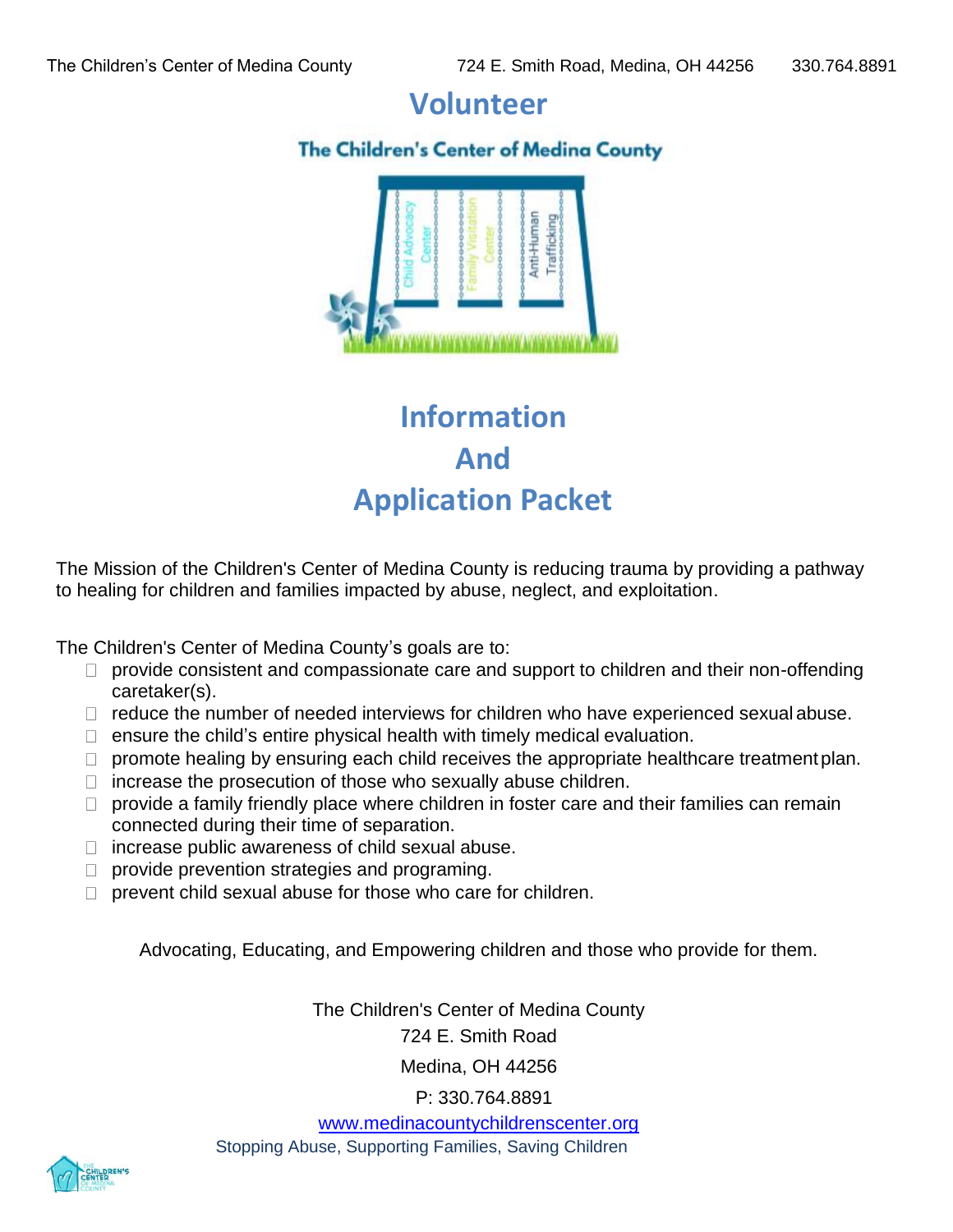# **Table of Contents**

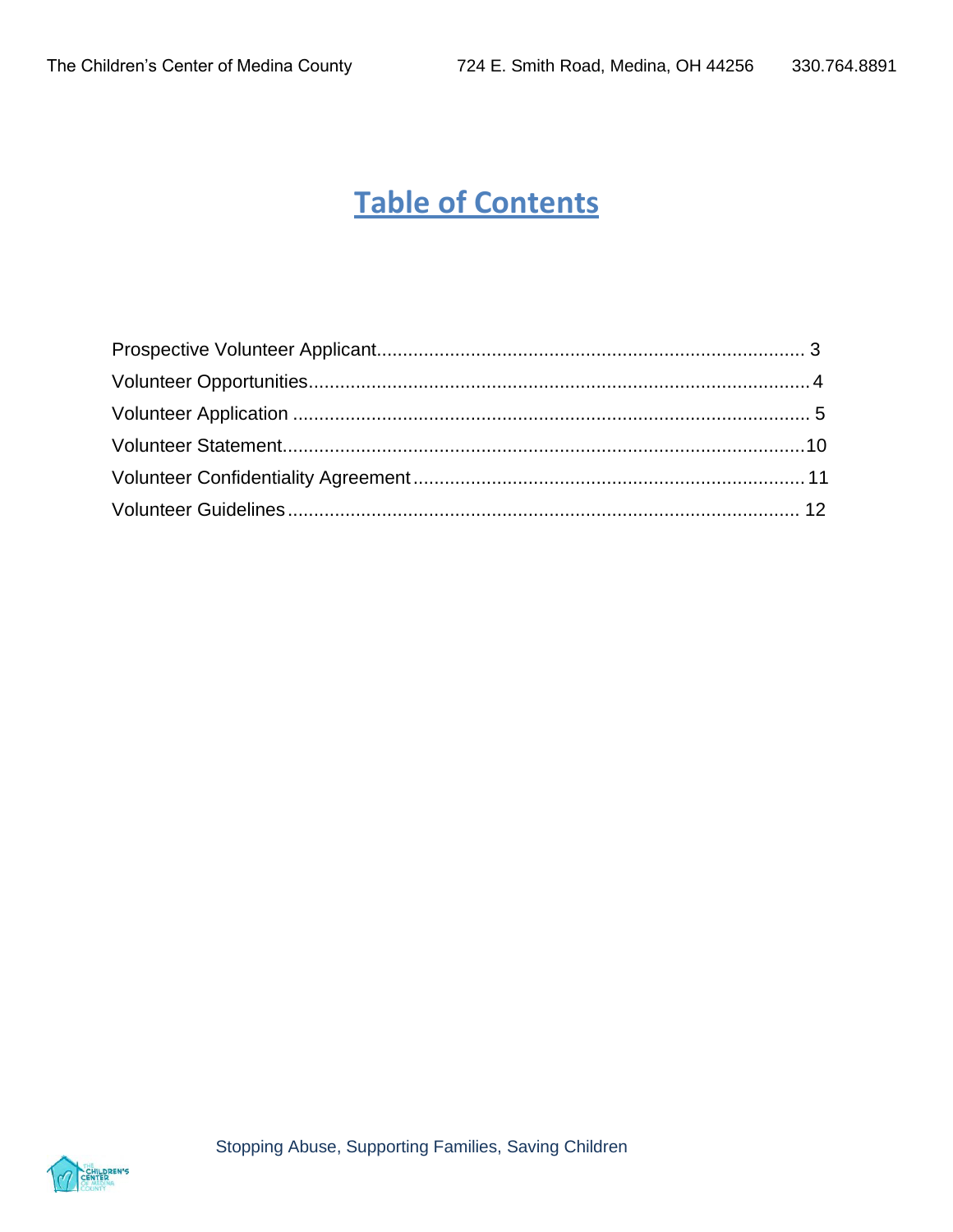Dear Prospective Volunteer:

Thank you for your interest in volunteering and wanting to help make the Children's Center of Medina County (CCMC) a safe and healthy environment for nurturing abused and neglected children heal.

We highly value our volunteers and appreciate community members who are willing to join hands with us to make a difference in the lives of Medina County children.

Enclosed you will find some information on CCMC along with a volunteer application packet. Please fill out the application in its entirety and return it to us by mail or e-mail. Once processed, Ellysa Paras will call to set up a time to meet with you to tour our facility.

Please call Ellysa at 330.764.8891 or email [volunteers@medinacountychildrenscenter.org w](mailto:volunteers@medinacountychildrenscenter.org)ith any questions.

Thank you so much for your interest in helping the Children's Center of Medina County to fulfill our mission. We look forward to hearing from you.

Sincerely,

Ashley Krause Executive Director

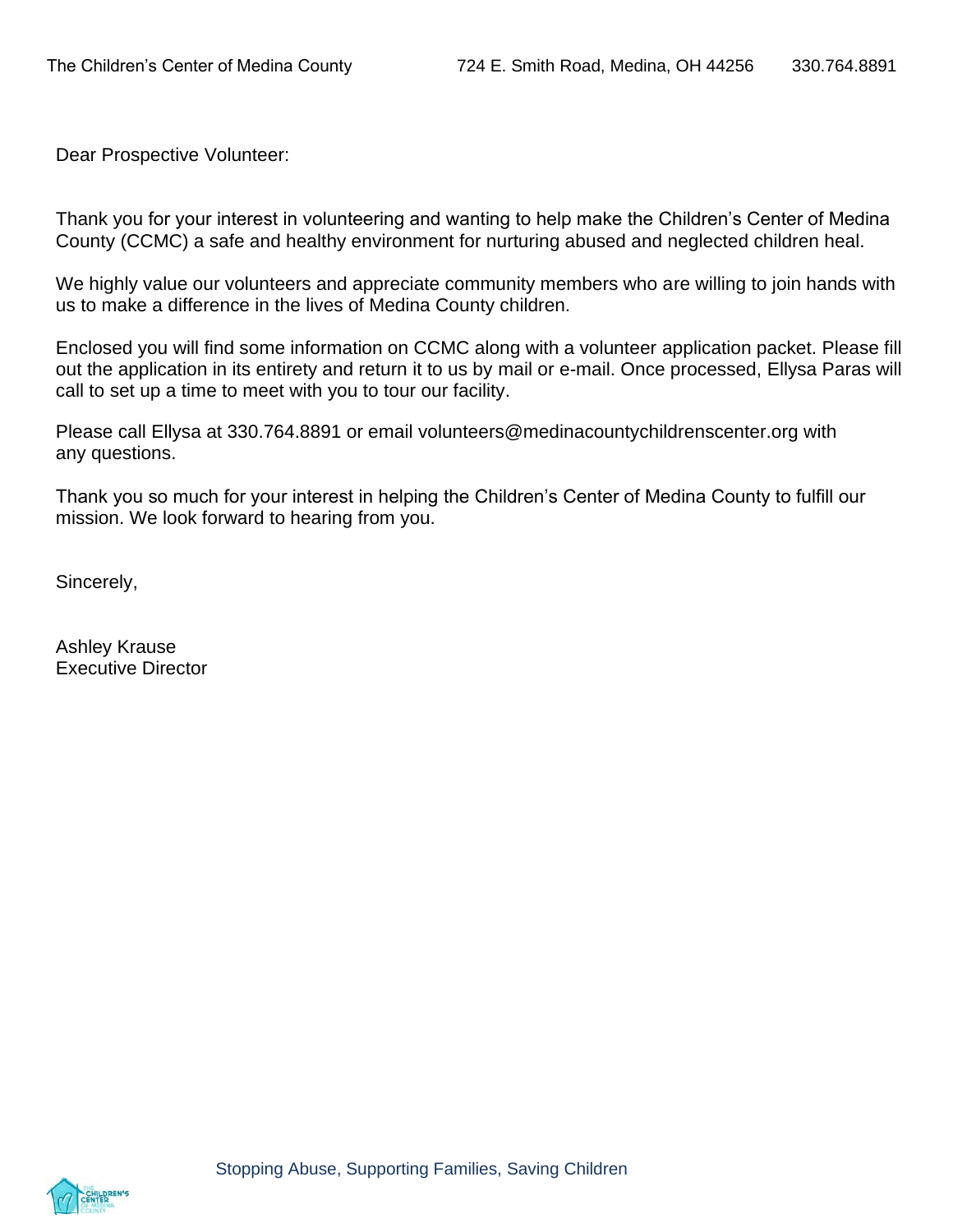## **Thank you for your interest in volunteering with the Children's Advocacy Center**

Our volunteers provide the vital support needed for the Center's successful operation. We appreciate the time and talent invested by our capable, committed volunteers. Without the help of these wonderful people, the Children's Center would not be able to accomplish its mission to nurture abused and neglected children through collaboration, advocacy, treatment, and prevention.

The Children's Center of Medina County offers a variety of volunteering opportunities:

#### **Fundraising/Public Relations/Events**

- $\Box$  Set up booths and pass out educational information for public awareness events
- $\Box$  Work with a committee to plan, organize and request donations for fund raising activities and projects
- **Nork with Executive Director and Events committee**

#### **Donations**

 $\Box$  Responsible for donation receipt, inventory, wish list, and reaching out to the community for needed donations

#### **Facility Maintenance**

- $\Box$  Clean toys, wash clothes/dishes, maintain inventory for supplies such as paper towels, TP, Kleenex, etc.
- $\Box$  Outside toy maintenance clean and organize outdoor play area
- □ Yard maintenance weed pulling; leaf raking; flower bed mulching, etc.

### **Requirements**

- At least 18 Years of Age
	- Complete Application, Interview and Screening Process
- **Pass Criminal History & Background Checks**
- Sign Confidentiality Form
- A concern for children and the genuine desire to help

If volunteers are performing duties through committee work, they will be required to attend planning meetings & may not be required to pass a background check or confidentiality form as it depends on what committee they are volunteering for.

**\*\*\*\*Please note:** Volunteers will not be in contact with any children at the Center

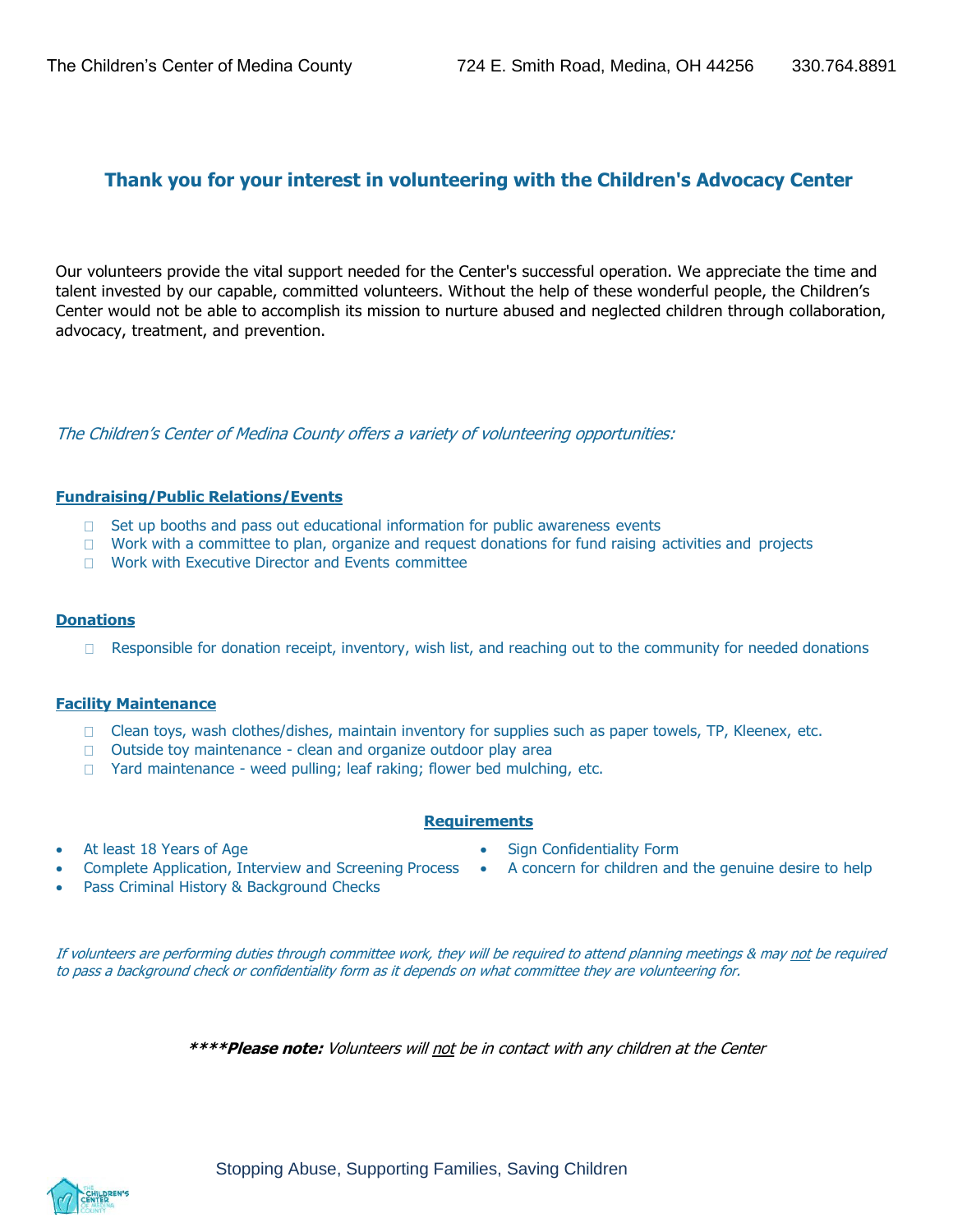### **The Children's Center of Medina County (CCMC)**

#### **--- Volunteer Application Form**

\*\*\*Please note that there will be no contact with any children that the CCMC serves.

#### Thank you for your interest in volunteering.

Once your application is processed, a staff member will call to set up a time to meet and tour our facility.

| First Name:                                                                                                                    | Last Name:     |        |                         | Middle Initial: |                                         |                                                                    |
|--------------------------------------------------------------------------------------------------------------------------------|----------------|--------|-------------------------|-----------------|-----------------------------------------|--------------------------------------------------------------------|
| SSN:                                                                                                                           | Date of Birth: |        | $\prime$                | $\prime$        |                                         | F.<br>Gender:<br>М                                                 |
| Driver License Number:                                                                                                         |                |        | DL Issuing State:       |                 |                                         |                                                                    |
| <b>Street Address:</b>                                                                                                         |                |        |                         |                 |                                         |                                                                    |
| City:                                                                                                                          |                | State: |                         |                 |                                         | Zip Code:                                                          |
| Phone Number:                                                                                                                  |                |        | Alternate Phone Number: |                 |                                         |                                                                    |
| Best Time To Reach You:                                                                                                        |                |        |                         |                 |                                         |                                                                    |
| Email:                                                                                                                         |                |        |                         |                 |                                         |                                                                    |
| <b>Emergency Contact:</b>                                                                                                      |                |        |                         |                 |                                         |                                                                    |
| How did you hear about the CCMC?                                                                                               |                |        |                         |                 |                                         |                                                                    |
| How many hours per week do you prefer:                                                                                         |                |        |                         |                 |                                         |                                                                    |
| When can you start volunteering?<br><b>ASAP</b><br>Other Date: _                                                               |                |        |                         |                 |                                         |                                                                    |
| Please mark areas in which you are interested in helping:                                                                      |                |        |                         |                 |                                         |                                                                    |
| Fundraising<br>Work with a committee to plan, organize and request donations for fund<br>raising activities and projects.      |                |        | <b>Facility Support</b> |                 |                                         | Assist staff with general task important to day-to-day operations. |
| Donations<br>Responsible for donation receipt, inventory, wish list, and reaching<br>out to the community for needed donations |                |        | awareness events.       |                 | Outreach/Public Relations/Event Support | Set up booths and pass out educational information for public      |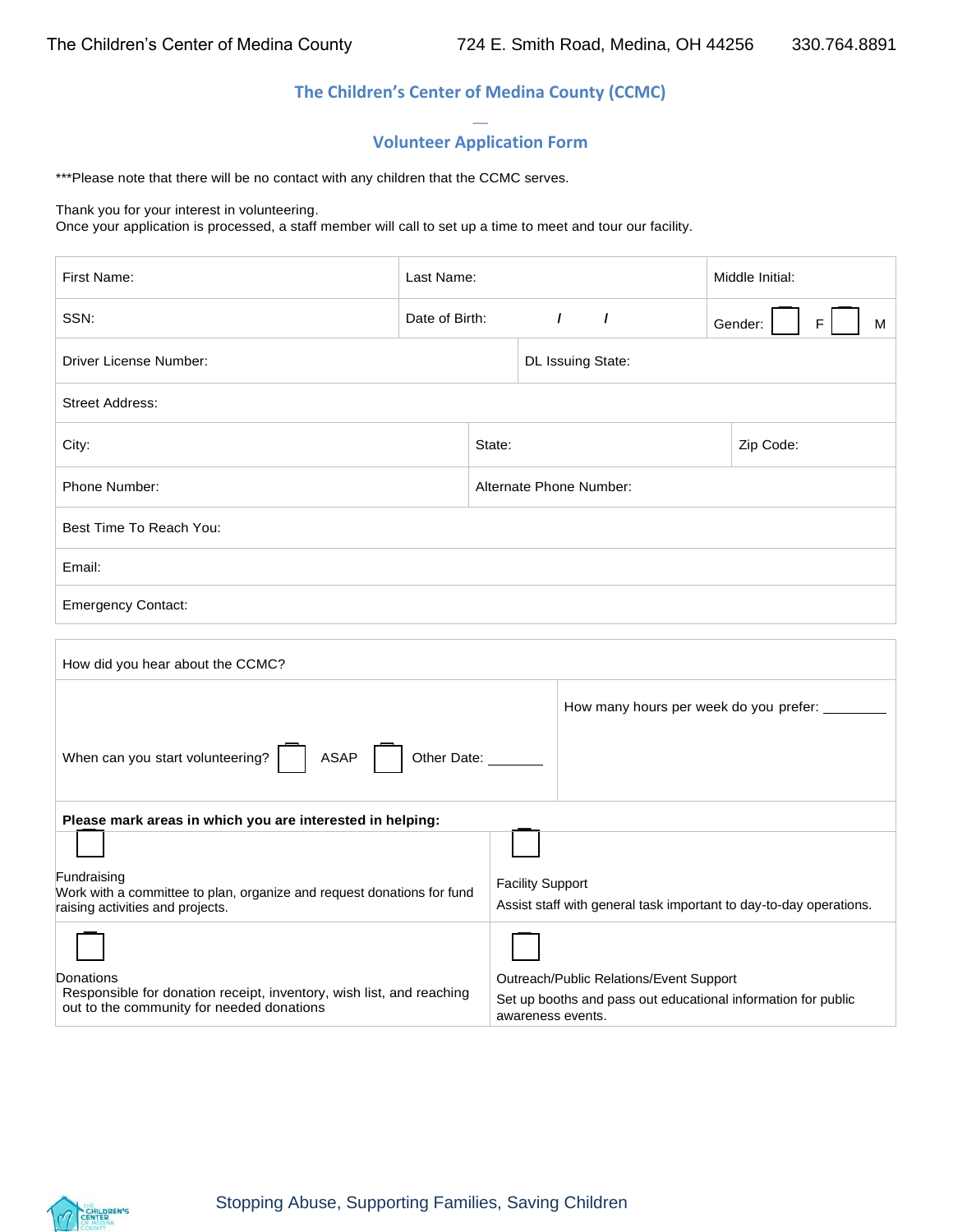The CCMC needs volunteers Monday through Friday from 9AM to 3PM with some Outreach and Fundraising events may be conducted on Friday, Saturday and/or Sunday at various times.

#### **Please provide the time(s) you are available to volunteer for each day**

|              | <b>MONDAY</b> | <b>TUESDAY</b> | <b>WEDNESDAY</b> | <b>THURSDAY</b> | <b>FRIDAY</b> | <b>SATURDAY</b> | <b>SUNDAY</b> |
|--------------|---------------|----------------|------------------|-----------------|---------------|-----------------|---------------|
|              |               |                |                  |                 |               |                 |               |
|              |               |                |                  |                 |               |                 |               |
| AM           |               |                |                  |                 |               |                 |               |
| <b>PM</b>    |               |                |                  |                 |               |                 |               |
|              |               |                |                  |                 |               |                 |               |
| <b>OTHER</b> |               |                |                  |                 |               |                 |               |

| <b>Previous Volunteer Experience:</b> |                   |        |  |
|---------------------------------------|-------------------|--------|--|
| Organization:                         | Responsibilities: | Dates: |  |
| Organization:                         | Responsibilities: | Dates: |  |
| Organization:                         | Responsibilities: | Dates: |  |

| <b>Education</b> |                                                |                                  |         |                 |
|------------------|------------------------------------------------|----------------------------------|---------|-----------------|
|                  | Please check highest level completed           |                                  |         |                 |
|                  | <b>High School</b><br><b>Elementary School</b> | Vocational or Technical Training | College | Graduate School |
| Interns:         | Undergraduate                                  | Post Graduate School<br>Graduate |         |                 |

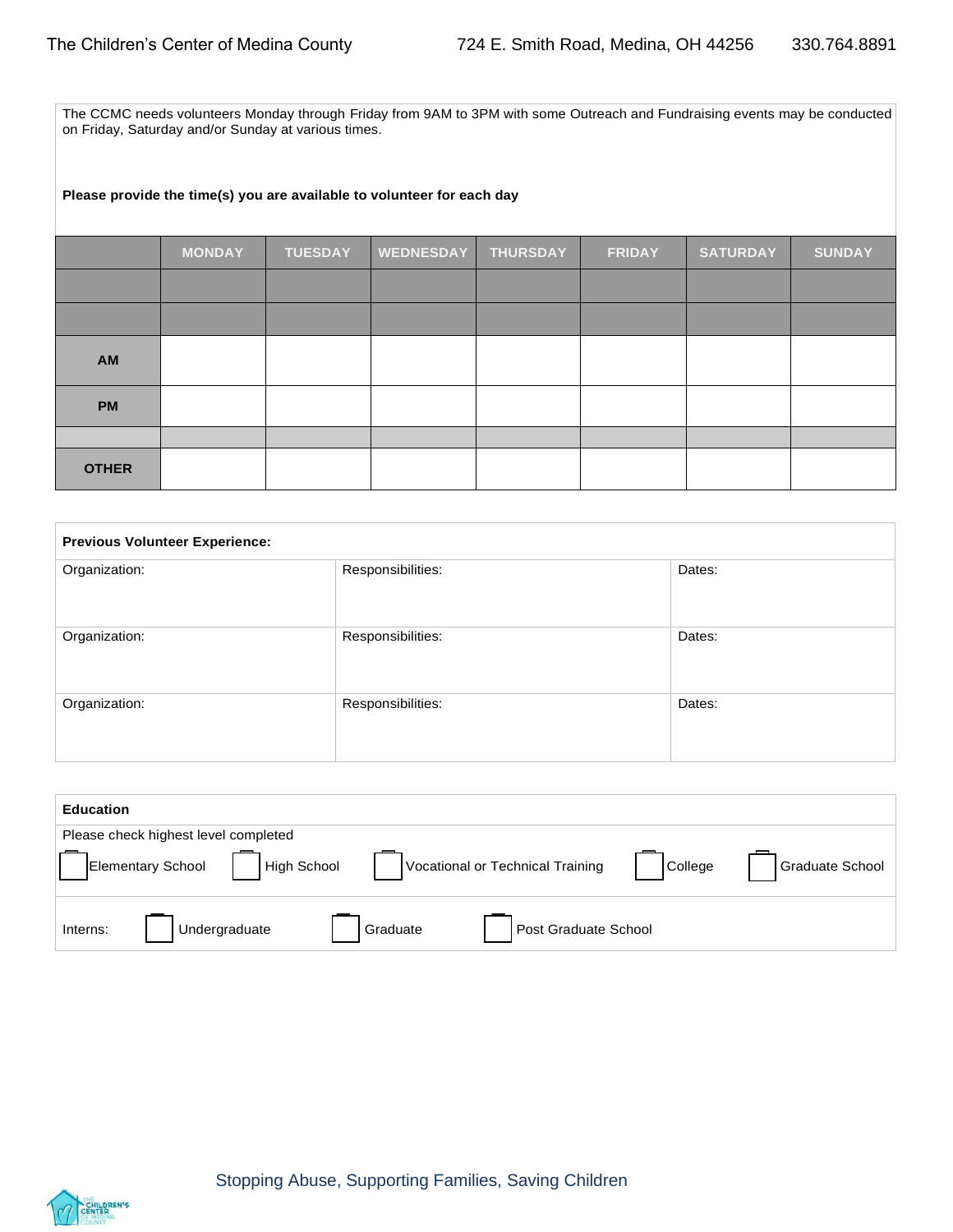| Employment                               |           |                 |                    |  |
|------------------------------------------|-----------|-----------------|--------------------|--|
| Are you currently employed?<br>Yes<br>No |           |                 |                    |  |
| If "Yes", where?                         |           |                 |                    |  |
| Occupation:                              |           | Work Telephone: |                    |  |
| Address:                                 |           |                 |                    |  |
| <b>Prior Employers</b>                   |           |                 |                    |  |
| Company:                                 | Position: |                 | <b>Start Date:</b> |  |
| Location:                                |           |                 | End Date:          |  |
| Company:                                 | Position: |                 | Start Date:        |  |
| Location:                                |           |                 | End Date:          |  |
| Company:                                 | Position: |                 | <b>Start Date:</b> |  |
| Location:                                |           |                 | End Date:          |  |

| Please provide three professional references (excluding relatives) |               |            |  |
|--------------------------------------------------------------------|---------------|------------|--|
| Name:                                                              | Relationship: | Telephone: |  |
| Name:                                                              | Relationship: | Telephone: |  |
| Name:                                                              | Relationship: | Telephone: |  |

#### **Background Check**

\*\*\*Please note that a criminal background check may be required based upon the volunteer position you may be filling. The agency conducting the background check will require personal information such as your social security number and the check may entai l finger printing.

#### *PLEASE ANSWER ALL OF THE FOLLOWING QUESTIONS FOR BACKGROUND CHECK.*

Even if a background check is not required initially, one may be required at a later date depending on your volunteer position or activities.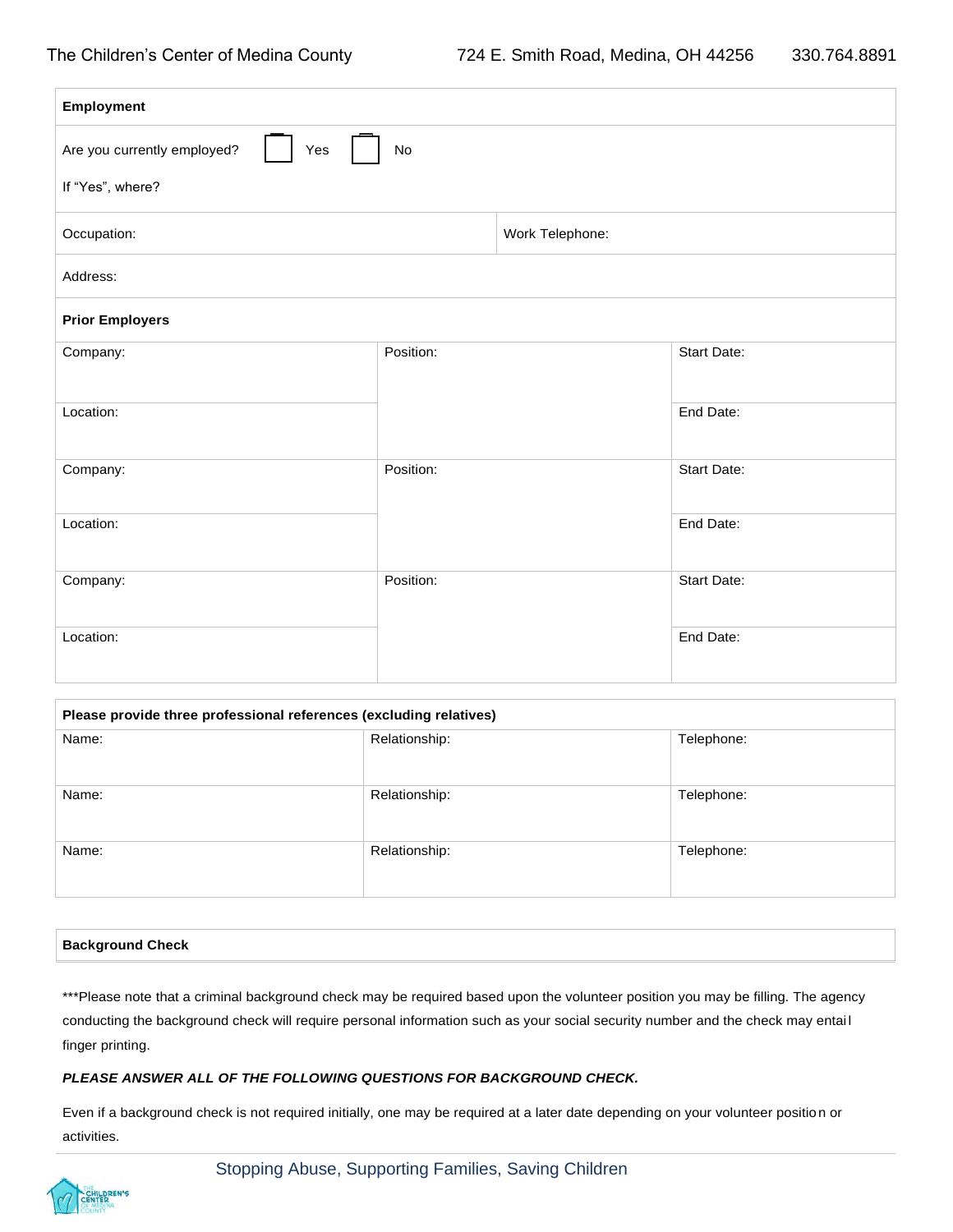| Have you resided in Ohio for the past 5 consecutive years?<br>If "No", please list the state and years of residence(s):     | <b>YES</b><br>(Affects type of background check)<br>NO                                                                                  |
|-----------------------------------------------------------------------------------------------------------------------------|-----------------------------------------------------------------------------------------------------------------------------------------|
| Have you ever had a personal protection order against you?                                                                  | <b>NO</b>                                                                                                                               |
| If "Yes", please explain:                                                                                                   | <b>YES</b>                                                                                                                              |
| Have you ever been convicted of any crime other than a minor traffic violation?                                             | <b>YES</b>                                                                                                                              |
| If "Yes", please list offense, date, resolution including disposition/dismissal date and date parole ended (if applicable). | <b>NO</b>                                                                                                                               |
| YES                                                                                                                         | Have you ever been investigated or tried for any crime against children whether or not such investigation or trial led to a conviction? |
| NΟ                                                                                                                          | If 'Yes', please give date, nature, and disposition of each.                                                                            |

#### **Please Read Carefully and Sign:**

I hereby certify that the information provided on this volunteer application and accompanying resume, if any, is true and complete. I understand that any misinterpretation or omission of facts in the application or resume will be cause for rejection of this application or dismissal after employment and that employment is subject to verification of references, record searches, and satisfactory completion of a probationary period.

I hereby authorize CCMC to check my educational, personal, and references to release all information they have about me to CC MC.

I understand if accepted as a volunteer at the CCMC, I agree to a criminal background check.

I understand that this application and any the Children's Center of Medina County (CCMC) document is not a contract of employ ment. If employed by CCMC, I understand that such employment is at will and that either the CCMC or I may terminate the employment relationship for any reason at any time.

Printed Name

Signature Date Date

Please fill out the application in its entirety and return it to us by mail or e-mail.

**The Children's Center of Medina County 724 E. Smith Road, Medina, OH 44256**

If there are any questions or concerns regarding this application, the process or any forms required, please call 330.764.8891 or e-mail to [Volunteers@MedinaCountyChildrensCenter.org](mailto:Volunteers@MedinaCountyChildrensCenter.org)

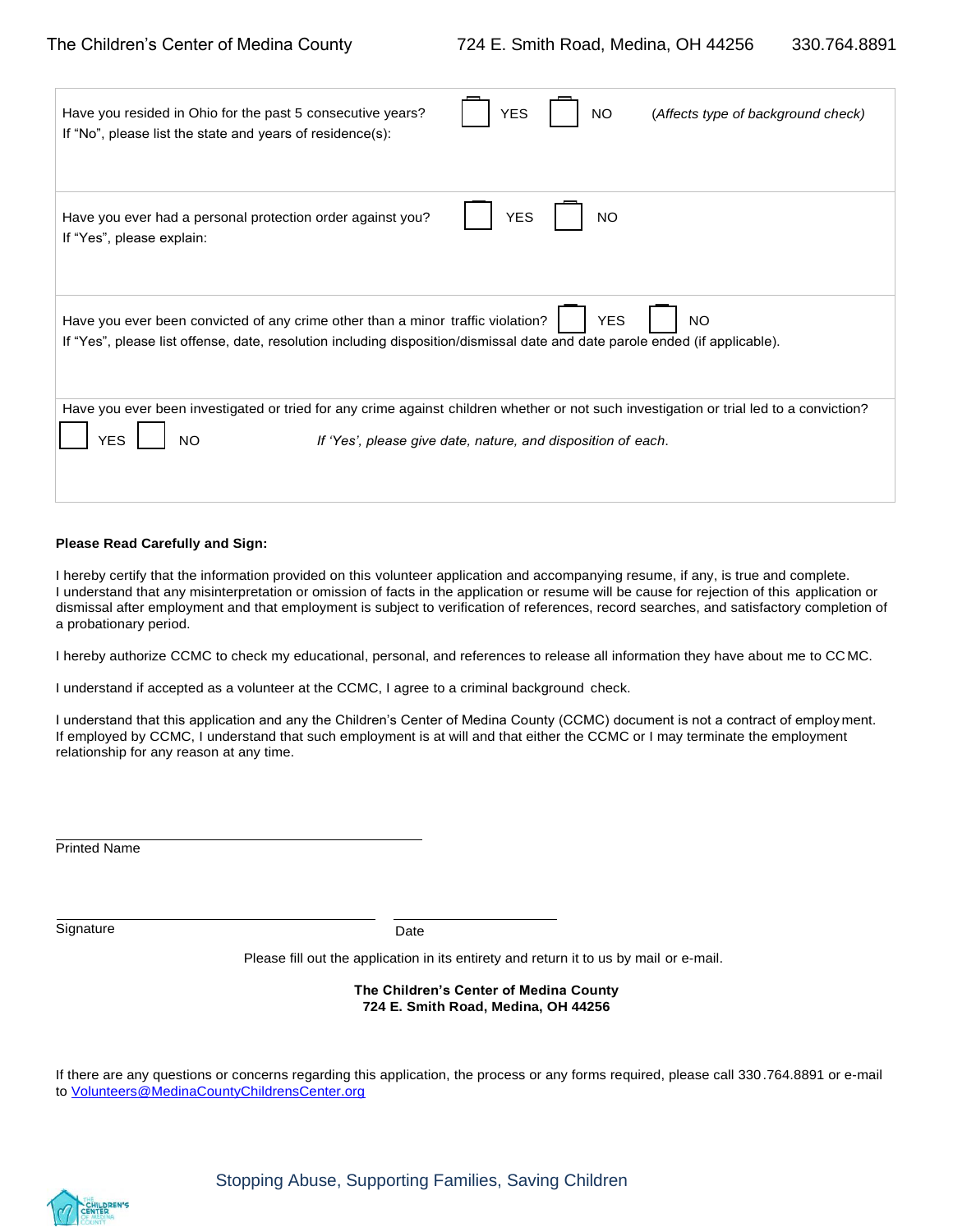## <span id="page-8-0"></span>**Volunteer Statement**

I hereby acknowledge and understand that with the completion of the Volunteer Application, I give my permission for the Children's Center of Medina County (CCMC) and its authorized agents to access information with regards to criminal history, Central Registry Checks and other information that may be appropriate to my qualifications to serve in volunteer community child abuse programs.

I further understand that the CCMC has the right to review this applicant's subsequent information, to unconditionally accept or reject my application for volunteer service and terminate my volunteer placement at any time and that upon termination, I will return any and all property issued to me by the CCMC or CCMC related agents.

The CCMC respects and values the confidentiality of those served. I understand and agree to abide by the regulations and policies of the CCMC, which specify that for the protection of all served: every person is prohibited from disclosing the contents of any communication, records, and/or files.

If unforeseen circumstances should prevent me from fulfilling this obligation, I will submit my written resignation to the CCMC Program Support Specialist with as much advance notice as circumstance permit.

| <b>Printed Name</b>                      | <b>Signature</b> | <b>Date</b> |
|------------------------------------------|------------------|-------------|
| <b>Exec. Director/Authorized Witness</b> | <b>Signature</b> | <b>Date</b> |

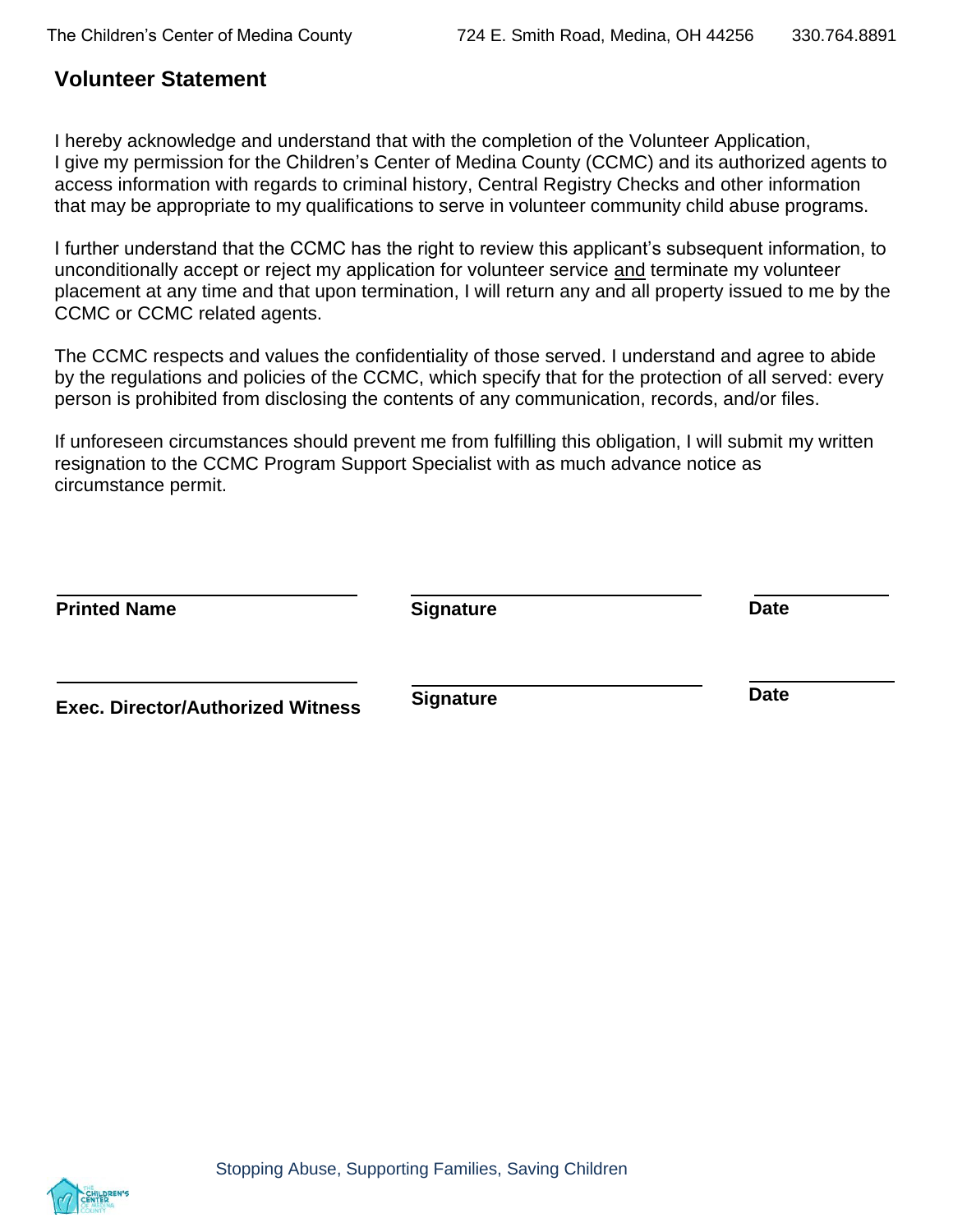# <span id="page-9-0"></span>**Volunteer Confidentiality Agreement**

During the course of your activities at the Children's Center of Medina County (CCMC), you may have access to information that is confidential. This information may not be disclosed except as permitted or required by the CCMC's policies and procedures.

Confidential information includes, but not limited to:

- 1. Client reports or records generated by the CCMC and those sent by other agencies to the CCMC.
- 2. Medical/psycho-social information and other personal information about clients.
- 3. Client information that is disclosed during forensic interviews or follow-up meetings.
- 4. Reports, policies and procedures, marketing or financial information and other information not previously released to the public at large by a duly authorized representative or theCCMC.

If you have any questions concerning the confidentiality or disclosure of information, you should contact the Executive Director of the Children's Center of Medina County.

By signing this Confidentiality Agreement, you acknowledge that:

- 1. You are obligated to hold all information to the strictest confidence and not disclose/share the information to any person or in any matter.
- 2. Your confidentiality obligation shall continue indefinitely, including at all times after your association with the CCMC.
- 3. Failure to comply with your confidentiality obligation may result in disciplinary action by the CCMC, such as immediate termination of your volunteer opportunity with the Children'sCenter of Medina County.
- 4. Unauthorized disclosure of confidential information about a person may result in legal action being taken against you by or on behalf of that person.
- 5. If you are issued access codes, passwords to secure areas, you must maintain control of those items at all times.
- **6. You have read and understand this Confidentiality Agreement and have received a copy for your records.**

| <b>Printed Name</b>                      | <b>Signature</b> | <b>Date</b> |
|------------------------------------------|------------------|-------------|
| <b>Exec. Director/Authorized Witness</b> | <b>Signature</b> | <b>Date</b> |

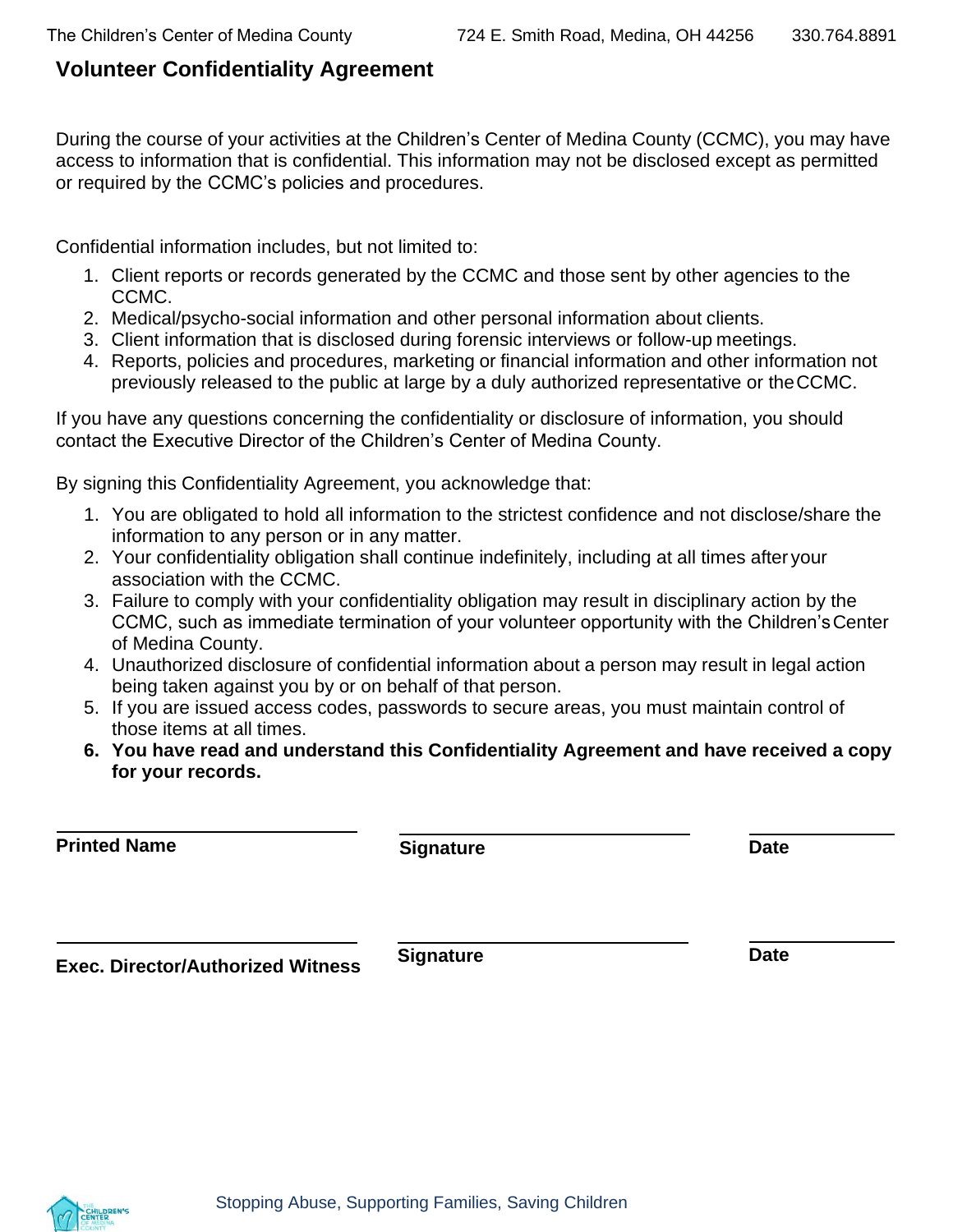## <span id="page-10-0"></span>**Volunteer Guidelines**

The following guidelines are designed to support you in your work as a volunteer at the Children's Center of Medina County (CCMC). They are intended to provide the structure that you will need. Guidelines will be discussed in more detailed during Volunteer Training and will be followed without exception:

- 1. You may have no contact with any CCMC child and/or family outside of assigned CCMC tasks.
- 2. All volunteers are asked to dress appropriately for their volunteer roles. Volunteers should wear comfortable clothing that does not limit their ability to clean toys in the play area, stock donations, etc. Clothing that is not acceptable includes (but may not be limited to): items that are "sloppy", unkempt, or see-through, halter or low cut tops, shorts and/or dresses that are too short, tight and/or revealing clothing, bathing suits, tank tops, t-shirts with obscenities and/or vulgar animation. Remember, you will be a role model for the children and families who visit the Center whether you intend to be or not…. please make a good impression!
- 3. Information related to child and/or family is *absolutely* confidential.
- 4. If you observe behavior and/or hear something that makes you uncomfortable, tell CCMC staff.
- 5. Do not give your last name or telephone number to children or their family members. If you must leave a number with a parent or agency, use the CCMC's number.
- 6. Contact the CCMC Executive Director and/or designee immediately should you become involved in any criminal or civil court proceedings (i.e., custody, divorce, arrests, child abuse/neglect allegations of any kind, domestic violence, etc.). Any infraction that appears on your record must be brought to the attention of the Executive Director. They will follow approved CCMC policy regarding the matter.
- 7. Contact the Executive Director prior to any efforts to solicit goods or services on behalf ofthe CCMC
- 8. You are important to us. Therefore, we may suggest a particular placement that best suits your skills and talents. We want you to be happy and safe.
- 9. If asked, do not change a diaper or take a child to the bathroom. You may show a child the location of the bathroom, but these jobs are for parents and/or caretakers. If parents are involved in an interview, ask CCMC staff for the best way to interrupt.
- 10.Contact CCMC staff member immediately should you observe a dangerous or life-threatening situation such as choking, etc. CCMC will provide instruction as to additional steps to maintain safety and a sense of security at the Center.
- 11.*Don't be afraid to ask for help.* If you are assigned a task you are unsure about or do notknow how to accomplish, please ask for help. We are here to provide support and assistance toyou.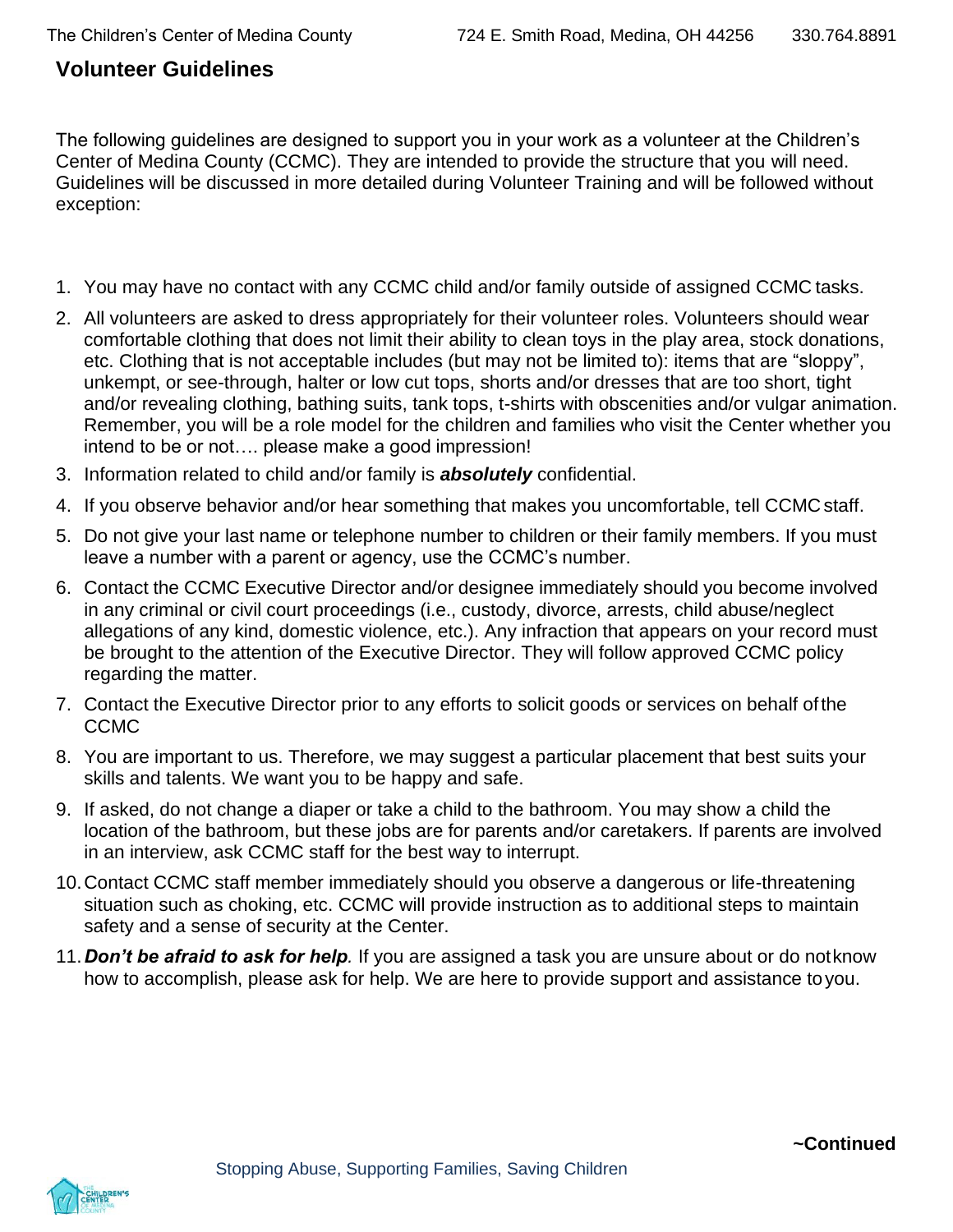## **~Continued**

- 12.Your commitment to children and the CCMC mission is very important. If you become unable to continue your role as a CCMC volunteer, please contact the Program Support Specialist and/or designeeat your earliest convenience. We know that your well-being and that your family comes first.
- 13.The Executive Director must approve any form of solicitation in which you are representing the CCMC *in advance*. Often will-intended volunteers do not realize that a letter, a phone call, or even a conversation with a friend, neighbor, or business associate can be solicitation if you are asking them to give something to the Center. To protect the interests of everyone involved, it is the Center's policy that the Executive Director must be advised of, approve, and supervise all requests of donations.
- 14.The CCMC is a non-smoking and tobacco free facility, which includes the use of electronic cigarettes. Tobacco products, smoking and electronic cigarettes are not appropriate at anyCCMC event or meeting.
- 15.Remember that all times you represent the CCMC and your actions impact the community's view of the CCMC

**I have read and understand the Children's Center of Medina County (CCMC) Volunteer Guidelines. These guidelines have been discussed with me, and I have asked questions, as needed.**

| <b>Printed Name</b>                      | <b>Signature</b> | <b>Date</b> |
|------------------------------------------|------------------|-------------|
| <b>Exec. Director/Authorized Witness</b> | <b>Signature</b> | <b>Date</b> |